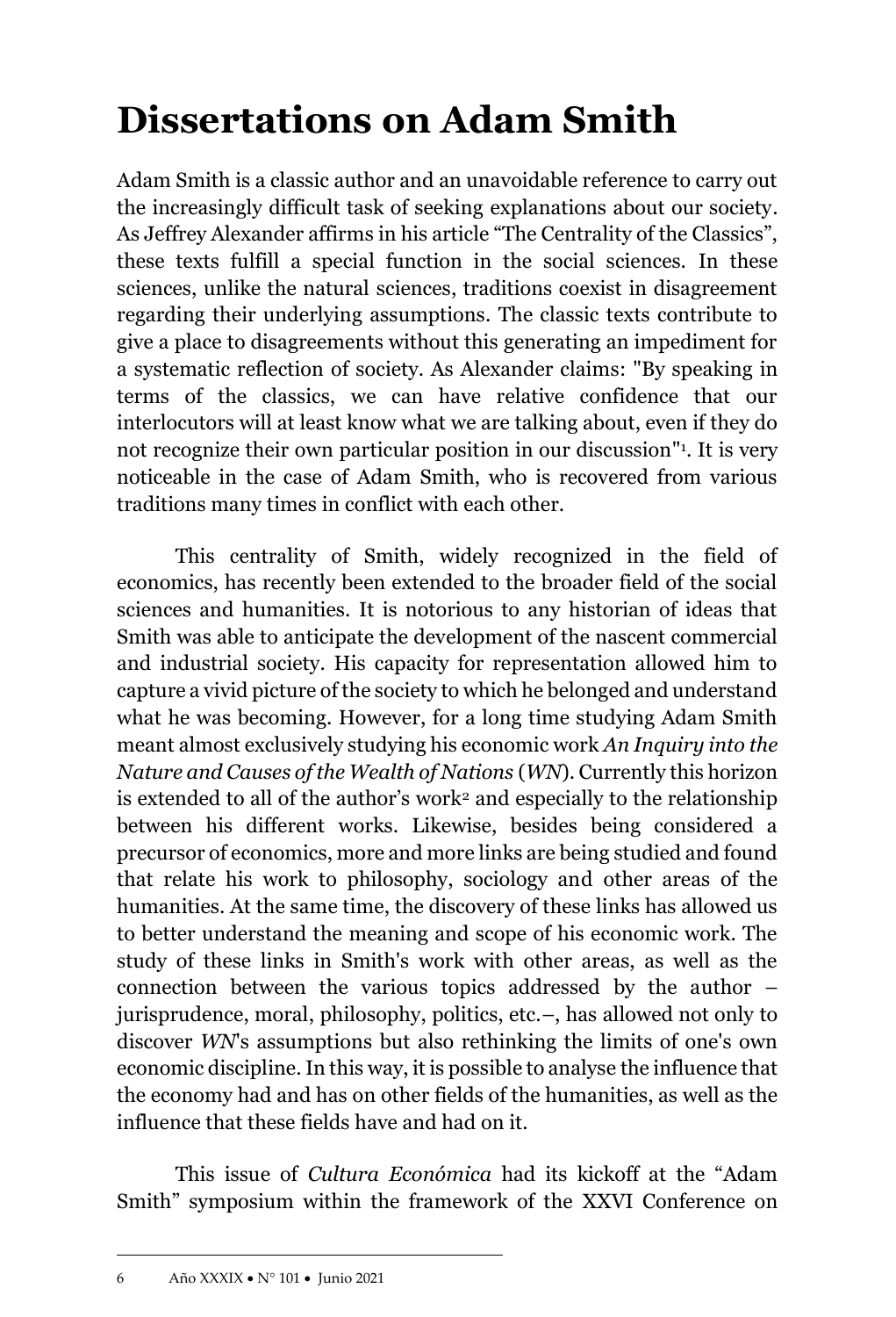Epistemology of Economic Sciences of the University of Buenos Aires, coorganized by the Research Center in Epistemology of Economic Sciences and by the Interdisciplinary Institute of Political Economy. Some articles published here are reformulations of those exhibitions.

In the first place, the article "Adam Smith and the Limits to Nature" by Hernán Gabriel Borisonik begins by giving a general sample of the modern tendency to see regular laws in economic behavior and to displace the social as a function of the individual. Faced with this, he searches Adam Smith's thought for some clues to recover an appeal to the need to take political measures when they are necessary, even if they oppose natural designs.

Then, Gonzalo Carrión in his article "The dialogic-imaginative character of creativity and innovation in Adam Smith" will deal with Smithian economic growth, focusing on two fundamental aspects: on the one hand, the importance of imagination in creative-innovative processes, and, on the other, the dialogical foundation of the division of labor.

In third place, the article by Ariadna Cazenave and Pablo Enrique Levín "Adam Smith: capitalism and its frustrated project of civilization" proposes to reconstruct the question of the historical viability of modern society within the work of Adam Smith.

Continuing, in the article by Pilar Piqué "On the possibility and viability of capitalist civilization. Adam Smith and Henri Bergson", it is reconstructed how, and to what extent, these two authors conceive the question about the historical conditions and circumstances that can make possible the realization of the promises of the values of modernity.

In fifth place, in Ruth Pustilnik's article "The conciliation between virtue and commerce in Adam Smith" it is argued that, according to Smith, virtue and commerce stimulate each other mechanically and cumulatively. Thus producing new links that generate new economic and moral concepts. The necessary and internal link between trade, division of labor, capital accumulation, prices and prudence is shown.

In the essays section we publish "Philosophical roots in the birth of Political Economy: the (in) completeness of Adam Smith's project" by Mauro Ciani, which recapitulates the debate between C. L. Griswold and I. S. Ross about the reasons for which Adam Smith failed to complete,